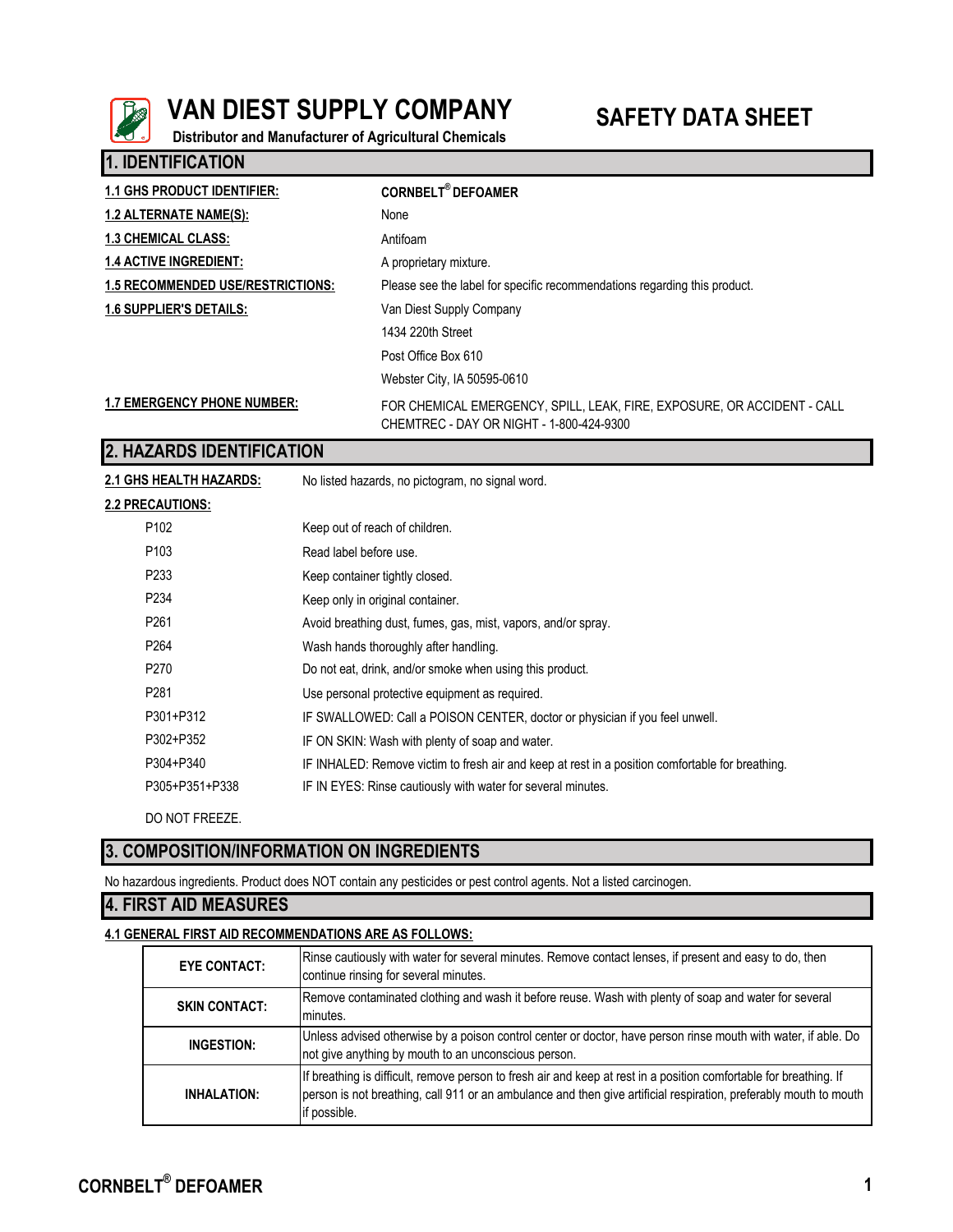# **5. FIREFIGHTING MEASURES**

#### **5.1 SUITABLE EXTINGUISHING MEDIA:**

Use carbon dioxide or dry chemical for small fires and water fog or foam (alcohol, polymer, or ordinary) for large fires.

#### **5.2 UNSUITABLE EXTINGUISHING MEDIA:**

Water stream may spread flames.

#### **5.3 SPECIFIC HAZARDS ARISING FROM THE CHEMICAL:**

No products of combustion.

#### **5.4 SPECIAL PROTECTIVE EQUIPMENT AND PRECAUTIONS FOR FIREFIGHTERS:**

Use alcohol-type or universal-type foams on larger fires. Smaller fires should be extinguished with carbon dioxide or dry chemical. Do not use water or foam directly on the fire. Use a self-contained breathing apparatus with fighting any fire in an enclosed area.

# **6. ACCIDENTAL RELEASE MEASURES**

#### **6.1 PERSONAL PRECAUTIONS, PROTECTIVE EQUIPMENT, AND EMERGENCY PROCEDURES:**

Surround and absorb all spills. Material should be collected and disposed in a proper manner. Dike the area to prevent spill from spreading. Soak up spill with a suitable absorbent such as clay, sawdust, and/or kitty litter. Sweep up absorbed material and place in a chemical waste container for disposal. Wear suitable protective equipment.

### **7. HANDLING AND STORAGE**

#### **7.1 CONDITIONS FOR SAFE HANDLING:**

Keep out of reach of children. Read label before use. Do not eat, drink, and/or smoke when using this product. Wash hands thoroughly after handling. Wear protective gloves, protective clothing, eye protection, and face protection.

#### **7.2 CONDITIONS FOR SAFE STORAGE:**

DO NOT FREEZE. Store in a cool, well-ventilated place. Keep in original container tightly closed. Do not reuse empty container. Do not store with food, feed, or other material to be used or consumed by humans or animals. Do not contaminate water supplies. For optimal storage, store between 40°F and 90°F. Keep away from heat, sparks, open flames, and hot surfaces. No smoking.

# **8. EXPOSURE CONTROL/PERSONAL PROTECTION**

#### **8.1 OCCUPATIONAL EXPOSURE LIMITS:**

None.

#### **8.2 ENGINEERING CONTROLS:**

Normal room ventilation (mechanical) or outdoor use should be satisfactory.

#### **8.3 PERSONAL PROTECTIVE EQUIPMENT:**

| <b>EYE CONTACT:</b>  | Chemical goggles and face shield.                                                                                                                                                                |
|----------------------|--------------------------------------------------------------------------------------------------------------------------------------------------------------------------------------------------|
| <b>SKIN CONTACT:</b> | Wear protective gloves, long-sleeved shirts, and pants.                                                                                                                                          |
| INGESTION:           | Wash thoroughly with soap and water after handling product and before eating, drinking, and/or using tobacco<br>products. Clean affected clothing, shoes, and protective equipment before reuse. |
| INHALATION:          | Wear an NIOSH/OSHA approved respirator, approved for use with propionic acid, if necessary.                                                                                                      |
|                      |                                                                                                                                                                                                  |

# **9. PHYSICAL AND CHEMICAL PROPERTIES**

| <b>APPEARANCE:</b>      | Milky     |
|-------------------------|-----------|
| ODOR:                   | Mild      |
| <b>IODOR THRESHOLD:</b> | <b>ND</b> |
| pH:                     | <b>ND</b> |
| <b>MELTING POINT:</b>   | <b>ND</b> |
| <b>BOILING POINT:</b>   | <b>ND</b> |
| <b>FLASH POINT:</b>     | >200°F    |

ND: No Data; N/A: Not Applicable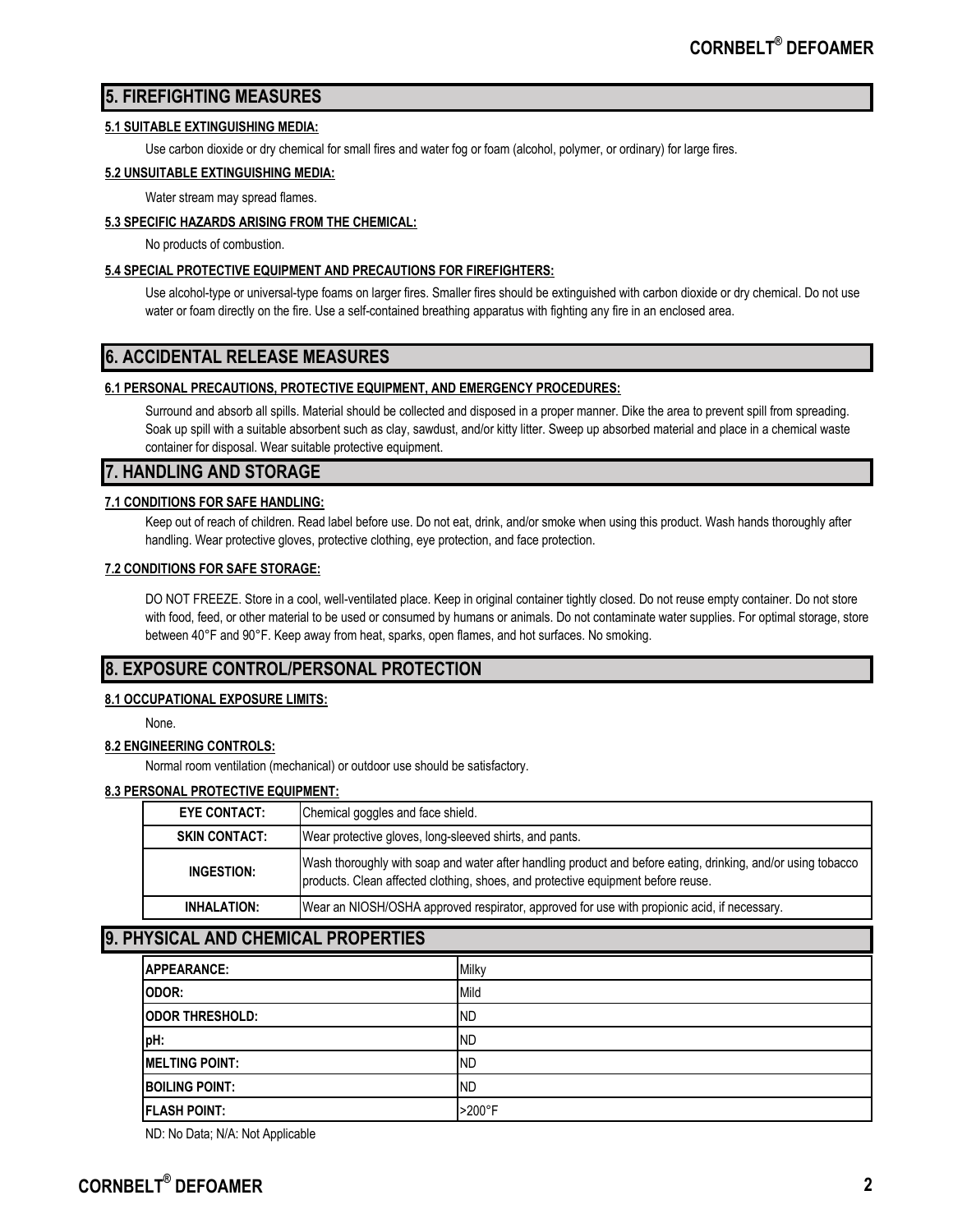# **9. PHYSICAL AND CHEMICAL PROPERTIES, continued**

| <b>EVAPORATION RATE:</b>                 | <b>ND</b>      |
|------------------------------------------|----------------|
| <b>FLAMMABILITY:</b>                     | <b>ND</b>      |
| <b>UPPER/LOWER EXLOSIVE LIMIT:</b>       | <b>ND</b>      |
| <b>VAPOR PRESSURE:</b>                   | <b>ND</b>      |
| <b>VAPOR DENSITY:</b>                    | <b>ND</b>      |
| <b>RELATIVE DENSITY:</b>                 | 0.991 to 1.021 |
| SOLUBILITY:                              | Dispersible    |
| PARTITION COEFFICIENT (n-Octanol/Water): | <b>ND</b>      |
| <b>AUTO-IGNITION TEMPERATURE:</b>        | <b>ND</b>      |
| <b>DECOMPOSITION TEMPERATURE:</b>        | <b>ND</b>      |
| <b>VISCOSITY:</b>                        | <b>ND</b>      |
| ND: No Data; N/A: Not Applicable         |                |

# **10. STABILITY AND REACTIVITY**

#### **10.1 REACTIVITY:**

Nonreactive under normal conditions.

#### **10.2 CHEMICAL STABILITY:**

Stable under normal conditions.

#### **10.3 POSSIBILITY OF HAZARDOUS REACTIONS:**

Will not occur.

#### **10.4 CONDITIONS TO AVOID:**

Contact with incompatible materials, or sources of ignition.

### **10.5 INCOMPATIBLE MATERIALS:**

Strong oxidizers.

#### **10.6 HAZARDOUS DECOMPOSITION PRODUCTS:**

Under fire conditions, oxides of carbon and silicon.

# **11. TOXICOLOGICAL INFORMATION**

#### **11.1 LIKELY ROUTES OF EXPOSURE:**

Exposure may occur by inhalation, ingestion, and/or absorption.

**11.2 COMPONENT TOXICOLOGY:**

None known.

### **11.3 ACUTE TOXICOLOGY:**

| INGESTION:           | ORAL LD <sub>50</sub>         |
|----------------------|-------------------------------|
|                      | >5,000 mg/kg                  |
| <b>SKIN CONTACT:</b> | <b>DERMAL LD<sub>50</sub></b> |
|                      | >5,050 mg/kg                  |

ACUTE EYE IRRITATION (RABBIT): Scored 1.3 out of 110 effects, cleared in 7 days.

**ACUTE DERMAL IRRITATION (RABBIT):** Scored 0.2 out of 8.0 based on a 72 hour observation.

## **12. ECOLOGICAL INFORMATION**

#### **12.1 ECOTOXICITY:**

No data.

#### **12.2 PERSISTENCE AND DEGRADABILITY:**

No data.